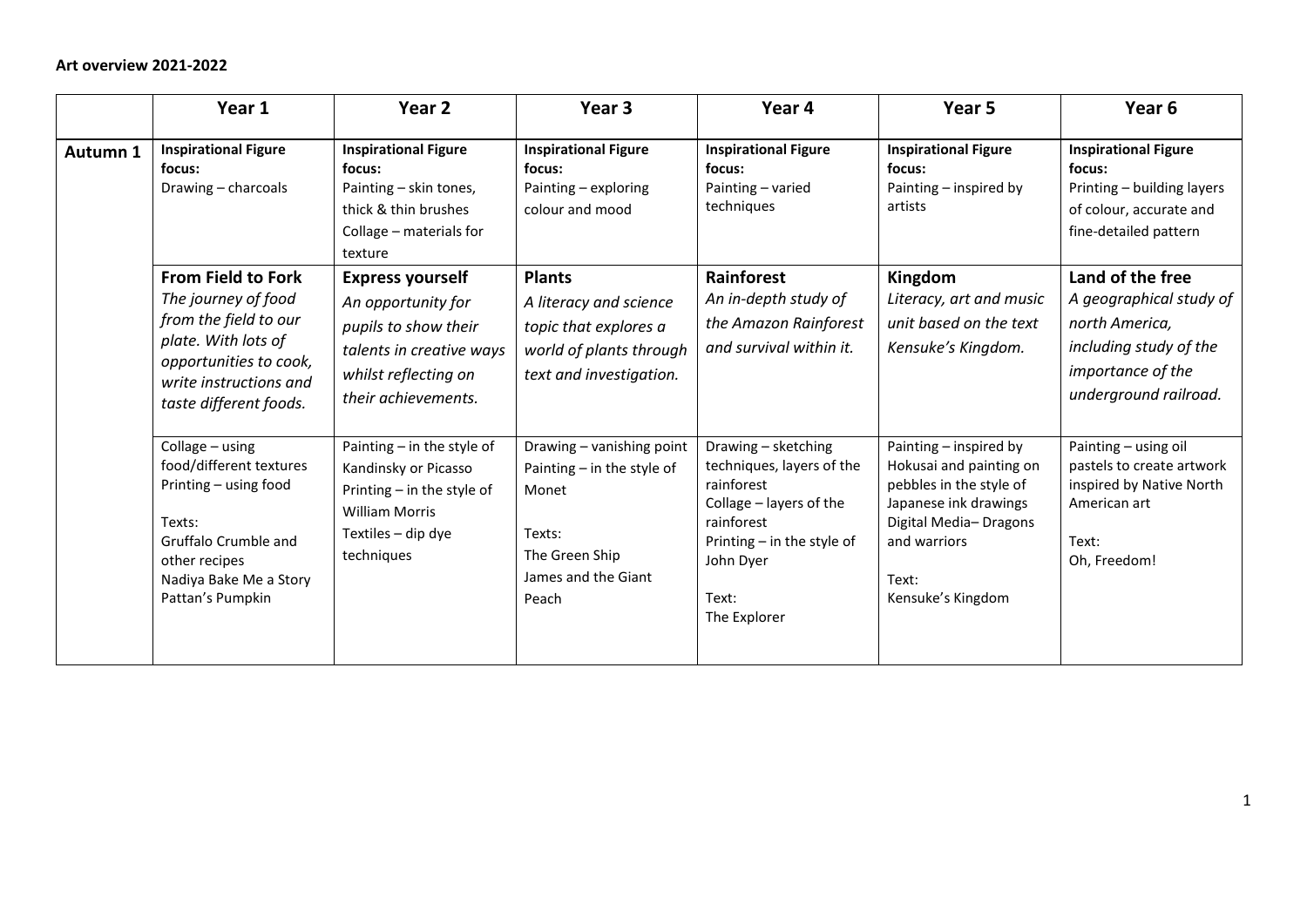| <b>Autumn 2</b> | Let's Remember<br>The events of the Great<br>War and the<br><i>importance of</i><br>remembering.                  | <b>Great and Ghastly</b><br><b>Events</b><br>A journey through<br><b>British history looking</b><br>at the great and<br>ghastly events. | Light<br>An exploration of light,<br>expressing ideas<br>through paint and<br>music.<br>Language (2 weeks)  | Light it up<br>An investigation into<br>circuits within D&T.                                                                   | <b>Achievements and</b><br><b>Legacies</b><br>Gain an understanding<br>of lives throughout<br>history and how<br>achievements changed<br>the way that we live.                                                                     | Land of the free<br>A historical and present<br>day study of north<br>America, including<br>study of the civil rights<br>movement and Black<br>Lives Matter.     |
|-----------------|-------------------------------------------------------------------------------------------------------------------|-----------------------------------------------------------------------------------------------------------------------------------------|-------------------------------------------------------------------------------------------------------------|--------------------------------------------------------------------------------------------------------------------------------|------------------------------------------------------------------------------------------------------------------------------------------------------------------------------------------------------------------------------------|------------------------------------------------------------------------------------------------------------------------------------------------------------------|
|                 |                                                                                                                   | Drawing - inspired by<br>Andy Goldsworthy,<br>firework art<br>Texts:<br>Mr Fawkes, the King and<br>the Gunpowder Plot                   | Painting - using<br>watercolours to create a<br>landscape<br>Text:<br>The Firework Maker's<br>Daughter      |                                                                                                                                |                                                                                                                                                                                                                                    | Christmas cards created<br>using paper Batik                                                                                                                     |
| Spring 1        | <b>Extreme Weather</b><br>Weather throughout<br>the seasons in the UK<br>and extreme weather<br>around the world. | <b>Great and Ghastly</b><br><b>Events</b><br>A journey through<br><b>British history looking</b><br>at the great and<br>ghastly events. | Language<br>A journey through<br>history looking at the<br>development of<br>communication and<br>language. | <b>Transport and Trade</b><br>Around the world in 80<br>days and a multi-<br>transport journey<br>around London in 8<br>hours. | <b>Achievements and</b><br><b>Legacies</b><br>Achievements and<br>legacies up to the<br>present day including<br>the suffragettes, key<br>individuals that have<br>changed society as we<br>know it and advances<br>in technology. | <b>Conflict</b><br>A study of conflict from<br>the iron age to Romans<br>and their influence on<br>Britain. As well as how<br>conflict is portrayed in<br>music. |
|                 |                                                                                                                   |                                                                                                                                         | Drawing - cave paintings                                                                                    |                                                                                                                                |                                                                                                                                                                                                                                    |                                                                                                                                                                  |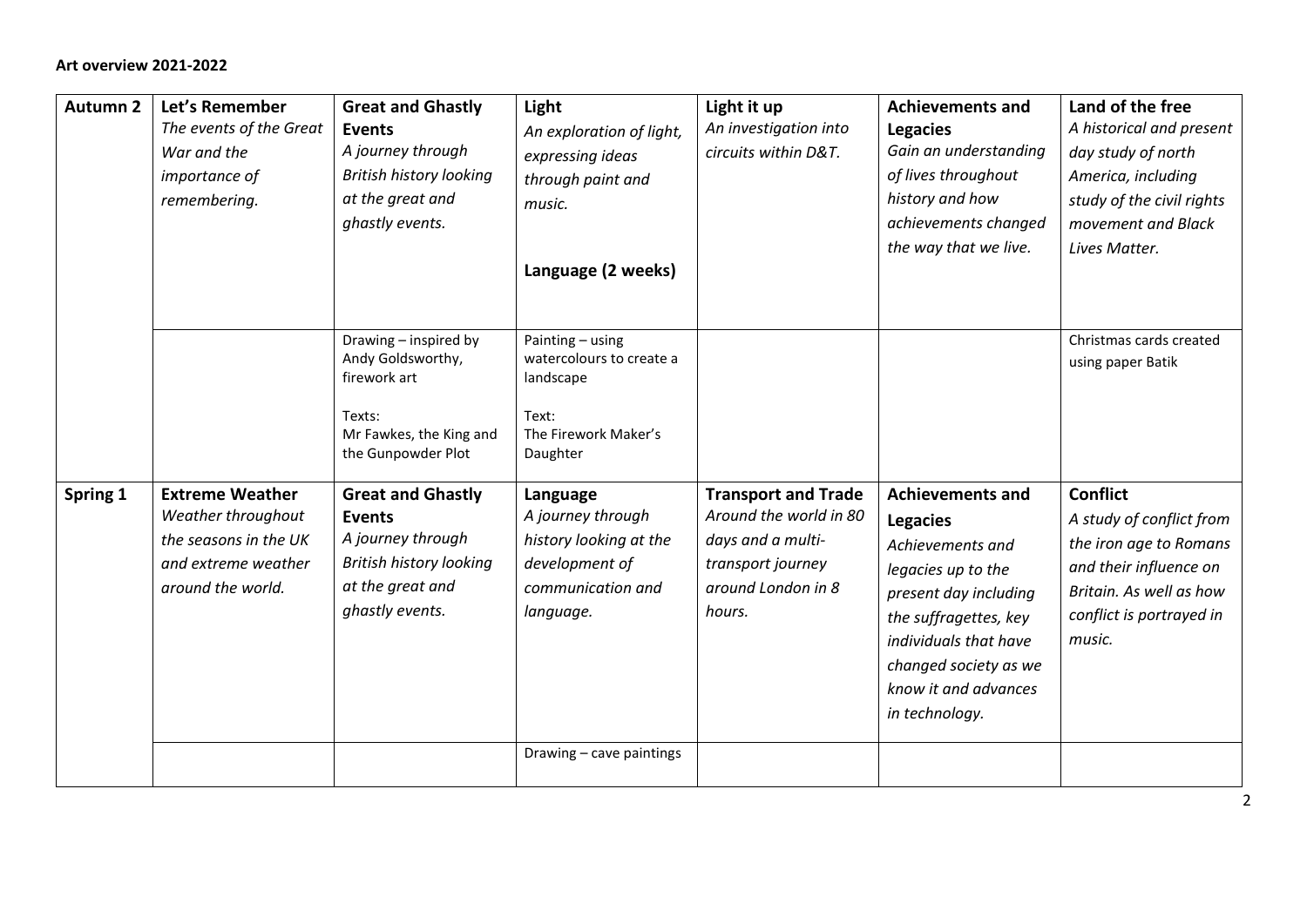|                 |                                                                                                       |                                                                                                                                                                                                     | Text:<br>Beowulf                                                                                                                                                                           |                                                                                                                    |                                                                                                                             |                                                                                                                                                                                                               |
|-----------------|-------------------------------------------------------------------------------------------------------|-----------------------------------------------------------------------------------------------------------------------------------------------------------------------------------------------------|--------------------------------------------------------------------------------------------------------------------------------------------------------------------------------------------|--------------------------------------------------------------------------------------------------------------------|-----------------------------------------------------------------------------------------------------------------------------|---------------------------------------------------------------------------------------------------------------------------------------------------------------------------------------------------------------|
| <b>Spring 2</b> | Post-a-Pringle<br>Can you post a pringle?<br>An investigation into<br>the properties of<br>materials. | Can you feel the<br>force?<br>Investigations into<br>forces where children<br>will build a catapult, a<br>marble run and a lift!<br>They will even<br>experience the forces<br>at work in a circus. | <b>Heroes and Villains</b><br>A comparison of<br>original and<br>contemporary versions<br>of fairy tales with<br>images depicted<br>through art.                                           | <b>Transport and Trade</b><br>A journey through<br>history exploring the<br>development of<br>transport and trade. | <b>Rich and Poor</b><br>The difference between<br>rich and poor lifestyles<br>throughout history and<br>in the present day. | <b>Conflict</b><br>Focus on World War 2<br>and its casualties. Also<br>how members of the<br>community served their<br>country, propaganda<br>and evidence of the<br>war and its effect on<br>our local area. |
|                 | Textiles - weaving<br>patterns                                                                        |                                                                                                                                                                                                     | Drawing - light and<br>shadow<br>Drawing - sketching and<br>colouring in the style of<br>Japanese Manga<br>Texts:<br>Cinderella<br>Hansel and Gretel<br>(traditional and graphic<br>novel) |                                                                                                                    |                                                                                                                             |                                                                                                                                                                                                               |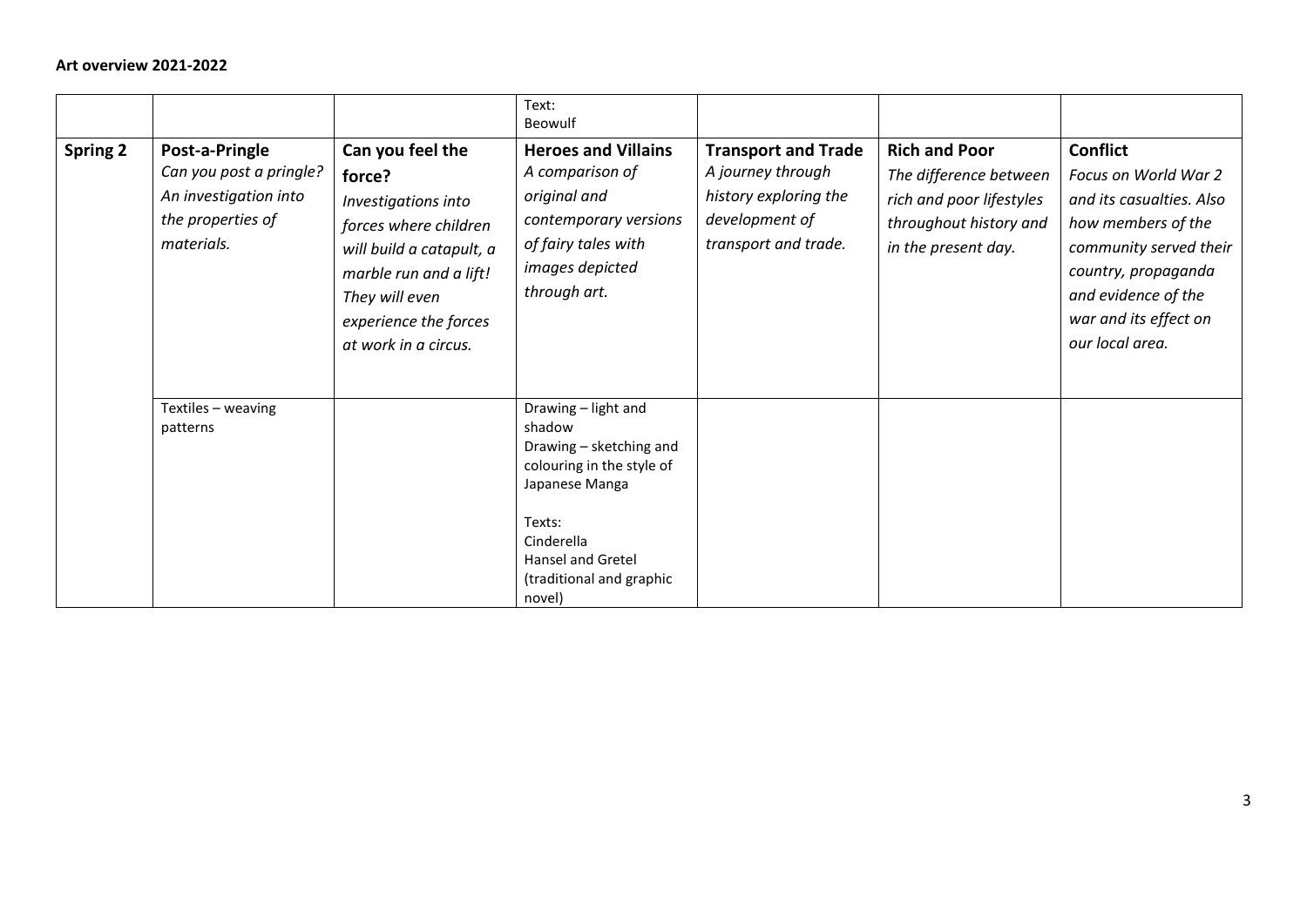| Summer 1 | <b>Animal Antics</b><br>Literacy and Science<br>topic that looks at new<br>life and animal<br>behaviour. | <b>Books, Books, Books</b><br>Literacy and D&T topic<br>where children look in-<br>depth at a variety of<br>books by the same<br>author and make their<br>own books. | <b>Eurovision</b><br>Traditions and cultures<br>in the countries of<br>Europe. | Land of Hope &<br>Glory<br>An in-depth study of<br>the different areas<br>within the UK and a<br>focus on migration<br>throughout the ages to | <b>Angry Earth</b><br><b>Exploring the physical</b><br>and human geography<br>of earthquakes, zones<br>and volcanoes.                                  | <b>Conflict</b><br>Peace today and the<br>work of the UN. |
|----------|----------------------------------------------------------------------------------------------------------|----------------------------------------------------------------------------------------------------------------------------------------------------------------------|--------------------------------------------------------------------------------|-----------------------------------------------------------------------------------------------------------------------------------------------|--------------------------------------------------------------------------------------------------------------------------------------------------------|-----------------------------------------------------------|
|          | Mastering techniques -                                                                                   |                                                                                                                                                                      | Collage - Venetian masks                                                       | the present day.<br>Sketching and painting -                                                                                                  | Research artists.                                                                                                                                      |                                                           |
|          | exploring colours and<br>lines<br>Text:<br><b>Fantastic Mr Fox</b>                                       |                                                                                                                                                                      | Texts:<br>This is  London, Rome,<br>Paris, Edinburgh<br>City Atlas             | using watercolours to<br>create image of<br>Edmonton<br>Text:<br>We are Britain                                                               | Drawing and painting -<br>volcanoes in the style of<br>Margaret Godfrey<br>Sculpture - volcanoes<br>Painting and collage -<br>landscapes for volcanoes |                                                           |
|          |                                                                                                          |                                                                                                                                                                      |                                                                                |                                                                                                                                               | Text:<br>Survivor: Escape from<br>Pompeii                                                                                                              |                                                           |